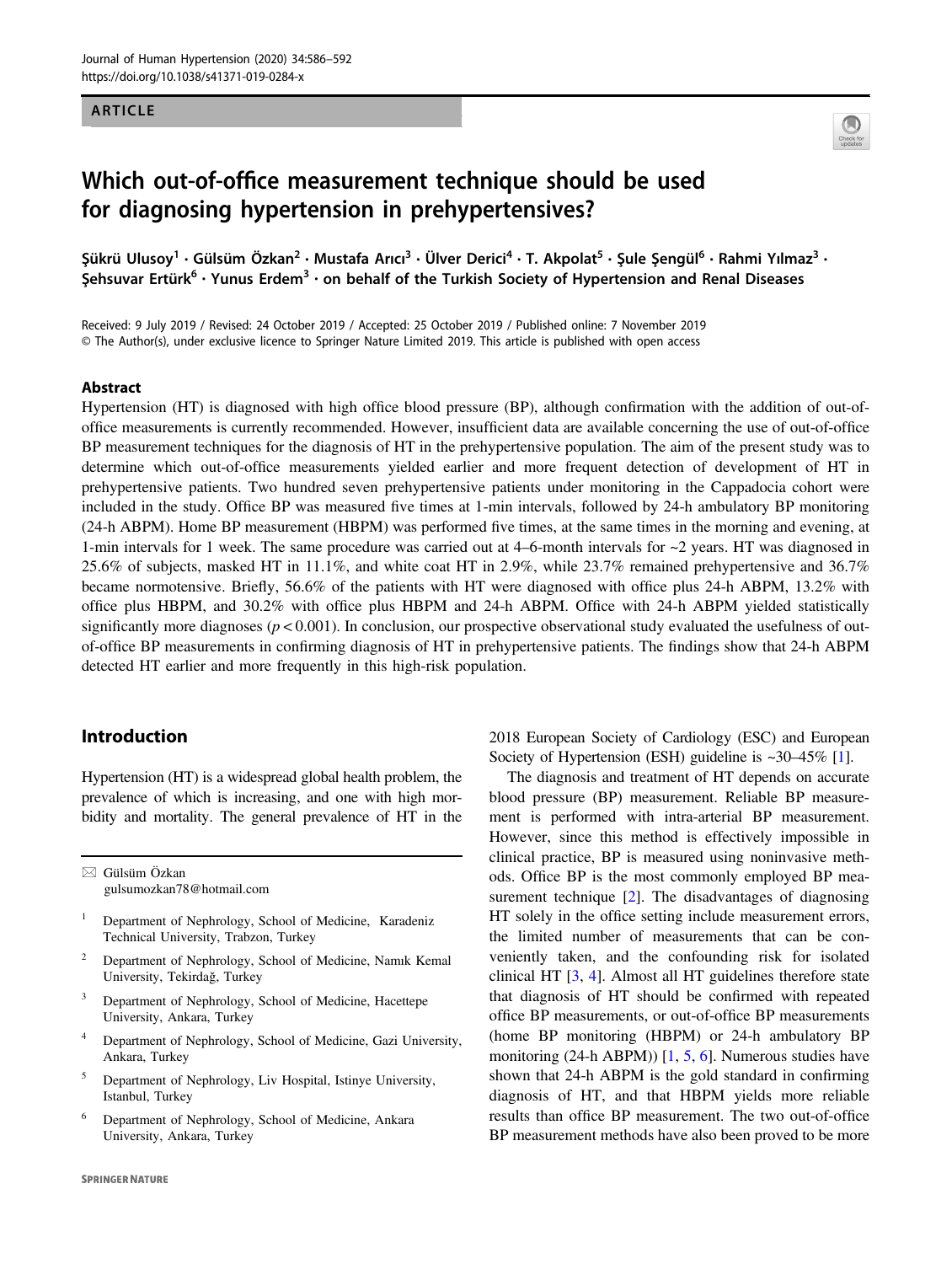reliable than office BP measurement in predicting cardiovascular events (CVEs) [[7](#page-6-0), [8](#page-6-0)].

Studies have compared HT diagnosis confirmation rates using consecutive office BP measurements, 24-h ABPM, or HBPM, in patients with high office BP. These have reported that office and HBPM are not as reliable as 24-h ABPM in diagnosing HT [[9](#page-6-0)–[11](#page-6-0)]. However, since 24-h ABPM is not available in all clinics and due to concerns over costs, the confirmation of diagnosis of HT in the event of high office BP using one of the out-of-office BP measurement methods appears now to be generally accepted  $[1, 5, 6]$  $[1, 5, 6]$  $[1, 5, 6]$  $[1, 5, 6]$  $[1, 5, 6]$  $[1, 5, 6]$  $[1, 5, 6]$ . In addition, there is no explicit information and advice concerning the use of out-of-office BP measurement in the screening and followup of HT in patients with optimal and prehypertensive BP values. The recently published 2018 ESH/ESC guideline recommends confirmation with out-of-office BP measurement due to potential suspicion of masked HT in individuals with elevated BP (SBP 130–139 mmHg, DBP 85–89 mmHg) [\[1\]](#page-5-0).

BP values between optimal BP and stage 1 HT have historically been classified using such terminology as "transient HT," "borderline HT," "high-normal BP," and "prehypertension." Irrespective of the range and terminology, the development of HT and cardiovascular morbidity and mortality are accepted as being more common in this patient group compared with the optimal BP group [\[12](#page-6-0)–[14](#page-6-0)].

The aim of our prospective cohort study was to show which of 24-h ABPM and HBPM measurements in addition to office BP measurement revealed development of HT earlier and more frequently in patients diagnosed as prehypertensive with office BP and followed-up for  $\sim$ 2 years.

## Material and method

## Cappadocia cohort

This prospective cohort study is being conducted by the Turkish Society of Internal Medicine (TIHUD) [[15\]](#page-6-0). The observational component commenced in March 2013. Following receipt of informed written consent, subjects' baseline data were collected using a 167-question electronic questionnaire. This produced information concerning demographic characteristics, lifestyle, and medical history, including diagnosed illnesses and medication use. All subjects underwent detailed physical examinations at which BP (at least twice), body weight, height, and waist circumferences were measured. BP measurement at time of enrollment in the cohort was performed in line with Joint National Committee 7 (JNC 7) guideline [\[16](#page-6-0)]. All participants are monitored annually in terms of changes in these parameters, onset of new illnesses, changes in weight or waist circumference, medication use, smoking status, alcohol consumption, and dietary characteristics. Nonpharmacological measures had been proposed to prehypertensive patients due to ethical necessity.

#### Patient selection

Two years after the start of the cohort follow-up (January 2015), prehypertensive individuals identified based on two office measurements in 2013 from among 5150 individuals under monitoring in the Cappadocia cohort were randomly invited to participate in the study. Three hundred twentyseven individuals agreed to participate, and 207 meeting the inclusion criteria at the first office visit and fully completing the stages of the study protocol at the first visit were enrolled (Fig. 1). Individuals aged over 18, who had



Fig. 1 Patient selection flow chart for the study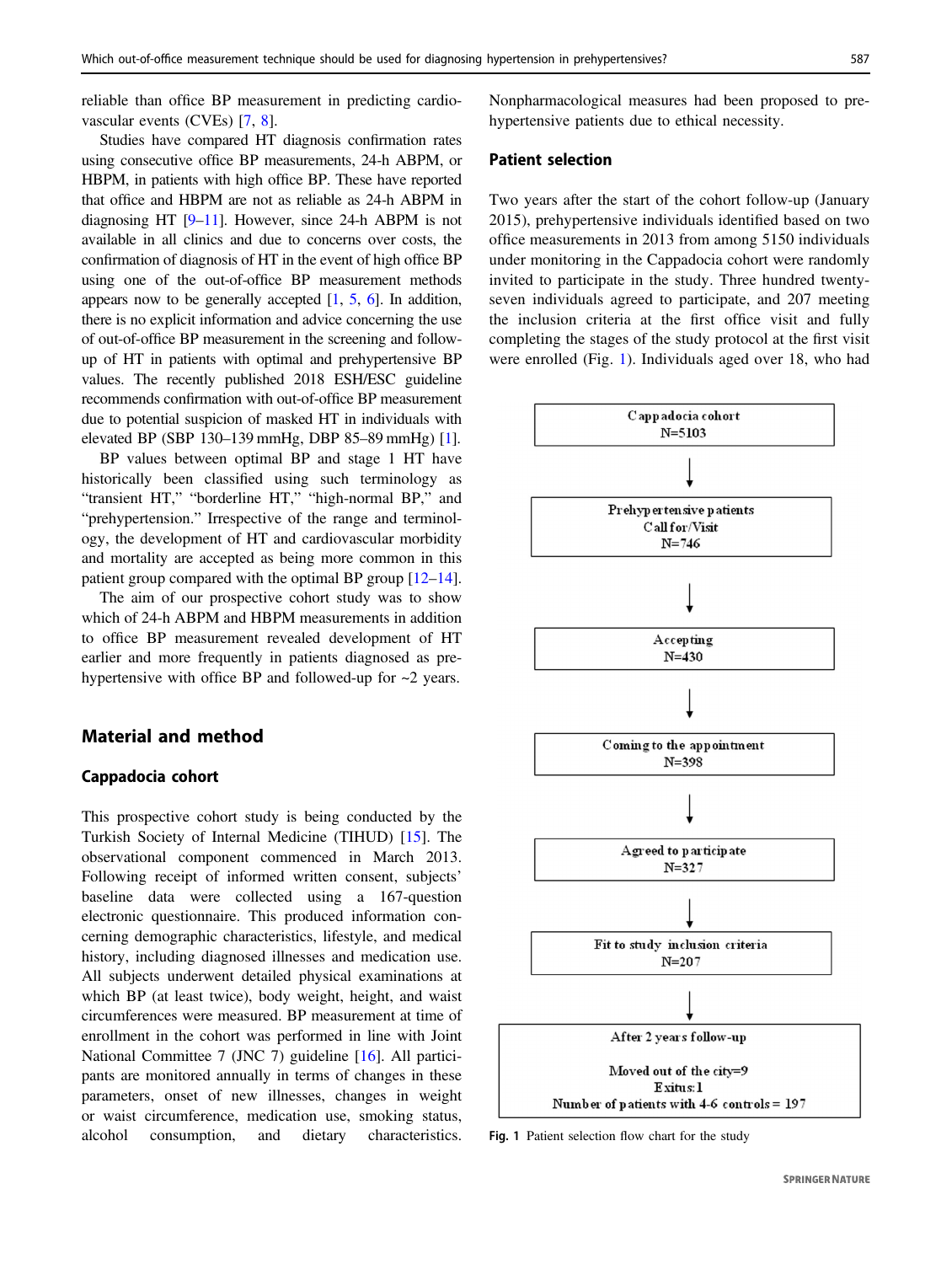been informed about the study and expressed verbal willingness to take part, and with sufficient intellectual capacity to provide a medical history, to measure BP at home and to perform 24-h ABPM, were enrolled. Pregnant women, and patients with known heart failure, kidney failure, or chronic liver disease, using antihypertensive drugs, or refusing to provide contact details were excluded. Ethical committee approval for the study was obtained from the Hacettepe University Medical Faculty, Turkey. The study commenced following receipt of informed written consent from subjects.

# Study protocol

Selection of the 207 individuals agreeing to take part in the study, based on BP measurements performed during inclusion in the cohort 2 years previously, was carried out in line with the JNC 7 guideline. Patients with an office BP measurement  $\geq 140/90$  mmHg, and a 24-h ABPM all-day average  $\geq 130/80$  mmHg, and/or a home BP measurement (HBPM)  $\geq$  135/85 mmHg were diagnosed with HT. Patients with office BP values of 120–139/80–89 mmHg were regarded as prehypertensive. Patients who were normotensive at office BP measurement but in whom HT was identified at HBPM and/or 24-h ABPM were regarded as having masked HT, while those determined as hypertensive at office measurement but normotensive at HBPM and at 24-h ABPM were evaluated as having white coat HT (WCHT) [\[16\]](#page-6-0).

Following recording of demographic data at the first office visit, the 207 subjects included in the study underwent detailed physical examinations. Height, weight, and waist circumference were measured. Office BP was mea-sured in accordance with the JNC 7 guideline [[16\]](#page-6-0). Oneweek HBPM was then performed, followed by 24-h ABPM. Office, home, and 24-h ABPM measurements were repeated once every 4–6 months during the follow-up process. Patients diagnosed with HT at any visit were monitored in line with the JNC 7 guideline [\[16](#page-6-0)]. Hypertensive patients were referred to family medicine practitioners for evaluation, treatment, and follow-up.

## Office BP measurement

Office BP was measured using a UA-651SL monitor (A&D Company, 1-243 Asahi, Kitamoto-shi, Saitama-ken.364- 8585 Japan), a validated device. Before the procedure, all patients were asked to rest for at least 5 min in a relaxed position in a quiet room at a comfortable temperature. We asked the patients whether they had consumed any caffeine, alcohol, or cigarettes in the previous 30–60 min. BP was measured by a physician from both arms using a cuff of a suitable size for the patient's upper arm, with the upper arm held at heart level, with the back and the upper arm supported, and with the patient sitting upright. We were careful to ensure that patients did not cross their legs or speak during the procedure. Once BP had been measured from both arms, subsequent BP measurements were carried out using the arm eliciting the highest value. BP was measured five times at 1-min intervals. The first measurement was excluded from the analysis. The mean value of the next four measurements was recorded as office BP. Office BP measurement was repeated following the same procedure at each visit every 4–6 months.

## Home BP measurement

An UA-651SL monitor (A&D Company, 1-243 Asahi, Kitamoto-shi, Saitama-ken.364-8585 Japan) device was used for HBPM. Patients measured their own home BP after receiving the appropriate training. BP was measured five times at 1-min intervals every morning and evening for 1 week, in line with current guideline recommendations [[1\]](#page-5-0). At the end of that period, mean morning and evening values were calculated and recorded as home BP values. HBPM was repeated following the same procedure at each visit every 4–6 months, and the devices used were randomized.

#### Ambulatory BP measurement

A Mobil-O-Graph NG 24 h ABPM Classic (I.E.M. GmbH, Stolberg, Germany) device was used to measure 24-h ABPM. Patients recorded times spent sleeping, waking, and eating, together with daily activities performed. Sleeping–waking periods were evaluated accordingly. Patients were also asked to ensure that the arm was kept immobile during BP measurement. Daytime BP measurement was performed at 15-min intervals and night-time measurement at 30-min intervals. Subjects with at least 70% measurement records for 24-h ABPM were included in the analysis [\[1](#page-5-0)]. Measurements were performed using the same procedure at each visit every 4–6 months, and the ABPM devices were randomized.

#### End point

Office BP measurement  $\geq 140/90$  mmHg at any visit from the first, while HBPM was ≥135/85 mmHg or mean daytime 24-h ABPM was ≥130/80 mmHg, was defined as HT. Patients with HBPM < 135/85 mmHg and mean daytime 24-h ABPM < 130/80 mmHg despite office BP measurements  $\geq 140/90$  mmHg throughout the study were regarded as WCHT, and patients with office BP measurement  $<$  140/90 mmHg and HBPM  $\ge$  135/85 mmHg and/or mean daytime 24-h ABPM ≥ 130/80 mmHg were regarded as masked HT.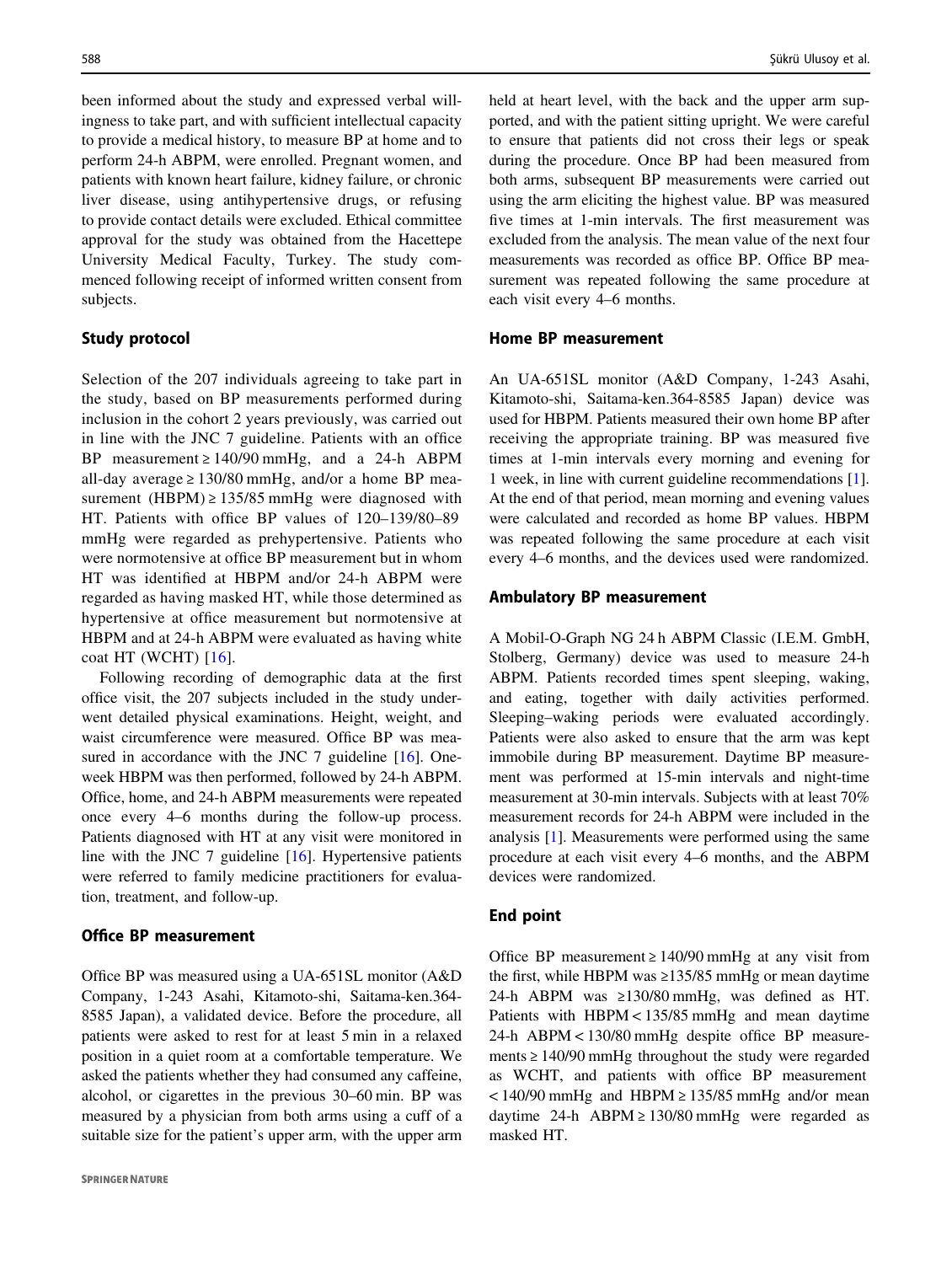|                                   | <b>Baseline</b><br>Whole population<br>$(n = 207)$ Mean $\pm$ SD | At the end of the study                  |                                             |                                          |
|-----------------------------------|------------------------------------------------------------------|------------------------------------------|---------------------------------------------|------------------------------------------|
|                                   |                                                                  | Normotensive $(n = 76)$<br>$Mean \pm SD$ | Prehypertensive $(n = 49)$<br>Mean $\pm$ SD | Hypertensive $(n = 53)$<br>$Mean \pm SD$ |
| BMI $(kg/m2)$                     | $29.94 \pm 4.96$                                                 | $28.39 \pm 4.8$                          | $30.88 \pm 5.03$                            | $31 \pm 4.51$                            |
| Office SBP (mmHg)                 | $122.60 \pm 14.24$                                               | $109.97 \pm 4.55$                        | $125.01 \pm 6.37$                           | $142.5 \pm 10.33$                        |
| Office DBP (mmHg)                 | $78.25 \pm 9.14$                                                 | $70.25 \pm 4.78$                         | $79.29 \pm 6.13$                            | $90.98 \pm 7.82$                         |
| Home SBP (mmHg)                   | $116.33 \pm 11.69$                                               | $109.29 \pm 5.88$                        | $117.05 \pm 8.85$                           | $130.22 \pm 10.84$                       |
| Home $DBP$ (mmHg)                 | $72.63 \pm 7.32$                                                 | $69.18 \pm 4.07$                         | $71.96 \pm 6.05$                            | $79.11 \pm 7.05$                         |
| 24-h-ABPM all-day<br>$SBP$ (mmHg) | $120.16 \pm 11.90$                                               | $106.61 \pm 9.13$                        | $112.07 \pm 15.48$                          | $122.9 \pm 22.83$                        |
| 24-h-ABPM all-day<br>$DBP$ (mmHg) | $75.48 \pm 8.36$                                                 | $67.24 \pm 5.53$                         | $73.66 \pm 6.96$                            | $89.82 \pm 12.53$                        |

Table 1 Baseline demographic parameters of whole study population and demographic data of normotensive, prehypertensive, and hypertensive patients at the end of the study

BMI body mass index, 24-h ABPM 24-h ambulatory blood pressure monitoring, SBP systolic blood pressure, DBP diastolic blood pressure

#### Statistical analysis

PASW 18.0 for Windows software was employed for statistical analysis. Descriptive statistics were expressed as number and percentage for categorical variables and as mean, standard deviation, and median (minimum–maximum) for numerical variables. Since normal distribution conditions were not established for the numerical variables of age and BMI, the Mann–Whitney U test was used in the comparison of groups with HT, prehypertension, and normotension over 24 months, while the chi-square test was used to compare the categorical variable of gender.  $p$  values lower than 0.05 were regarded as statistically significant.

## Results

The Cappadocia cohort study involving 5150 individuals commenced in 2013, and 327 subjects with prehypertension identified with office BP measurement at the start of the cohort agreed to participate in the present study. Two hundred seven prehypertensive subjects capable of measuring BP with office BP, HBPM, and 24-h ABPM were finally included.

The median age of the 207 subjects in the study was 50 years, and 62.3% were women. Two years previously in the initial cohort, the average office BP of the same 207 individuals was  $127.76 \pm 6.53/76.04 \pm 7.59$  mmHg. Baseline demographic parameters of the entire study population and demographic data of normotensive, prehypertensive, and hypertensive patients at the end of the study are shown in Table 1. A median number of five [\[4](#page-6-0)–[6\]](#page-6-0) visits were performed over a mean follow-up period of  $23.30 \pm 1.75$  months, with an average time between visits of  $4.31 \pm 1.26$  months. After the first control, nonpharmacological measures were proposed to prehypertensive patients for ethical reasons.

Table 2 Distribution of HT classification of patients and the method by which they are determined

|                 | Method                                     | N: 207 (%)   |
|-----------------|--------------------------------------------|--------------|
| HТ              | Office with 24-h-ABPM $(n = 30)$           | 53 (25.60%)  |
|                 | Office with HBPM $(n = 7)$                 |              |
|                 | Office with 24-h ABPM and<br>HBPM $(n=16)$ |              |
| Masked HT       | 24-h ABPM $(n = 19)$                       | $23(11.1\%)$ |
|                 | HBPM $(n=1)$                               |              |
|                 | HBPM with 24-h ABPM $(n=3)$                |              |
| White coat HT   |                                            | $6(2.9\%)$   |
| Prehypertension |                                            | 49 (23.7%)   |
| Normotension    |                                            | 76 (36.7%)   |

HT hypertension, 24-h ABPM 24-h ambulatory blood pressure monitoring, HBPM home blood pressure monitoring

At the end of 2 years, HT was determined in 25.6% of subjects, while 23.7% remained prehypertensive and 36.7% became normotensive. The BP measurement methods by which patients were diagnosed with HT and distribution by HT classifications at the end of the study are presented in Table 2. As shown in Table 2, WCHT was observed at a rate of 2.9% and masked HT at 11.1%.

Thirty (56.6 %) of the 53 patients diagnosed with HT were diagnosed with office and 24-h ABPM, seven  $(13.2\%)$  with office and HBPM, and 16  $(30.2\%)$  with office plus HBPM and 24-h ABPM (Table 2). Statistically significantly more diagnoses were made with office plus 24-h ABPM ( $p < 0.001$ ). HT was detected in 29 patients at the first control, 12 patients at the second, six patients at the third, four patients at the fourth, and two patients at the sixth. At initial controls, 62.1% of the 29 patients were diagnosed HT with office BP plus 24-h ABPM, and 58.3% of the 12 patients were diagnosed at the second control. Diagnosis rates were significantly higher with this method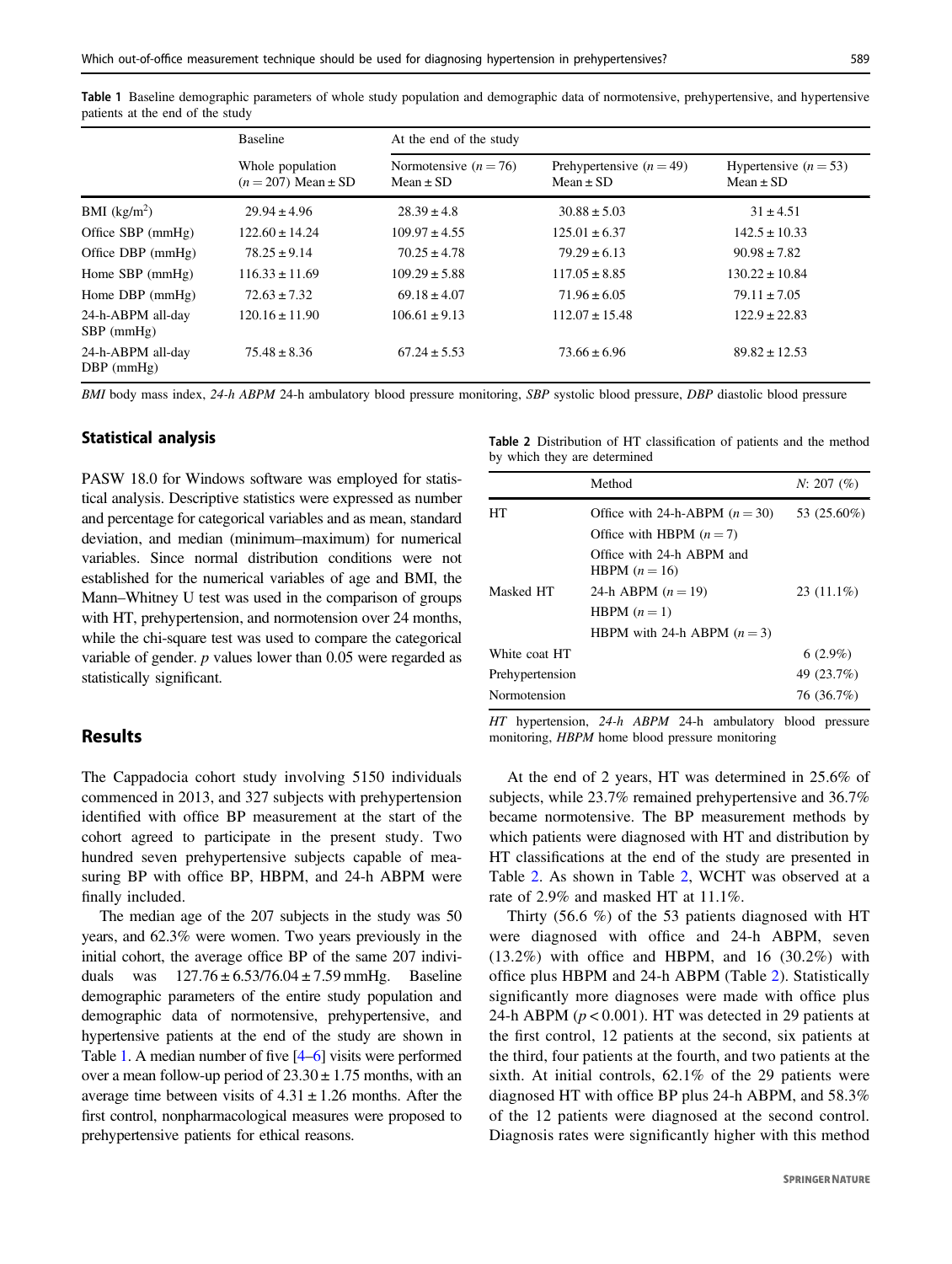

Fig. 2 HT detection times and rates of the methods used

than with office plus HBPM or office plus HBPM and 24-h ABPM  $(p = 0.001)$  (Fig. 2).

## **Discussion**

In this prospective, observational, cohort study, we examined and followed-up 207 subjects diagnosed as prehypertensive. We used automated devices for measuring BP under both home and office conditions and also for 24-h ABPM. At the end of the follow-up, HT was diagnosed in 25.6% of subjects, masked HT in 11.1%, and WCHT in 2.9%, while 23.7% remained prehypertensive and 36.7% became normotensive. HT was diagnosed more frequently and earlier with office plus 24-h ABPM than office plus HBPM or office plus HBPM and 24-h ABPM. Some of the prehypertensive individuals may have become normotensive after complying with recommendations regarding lifestyle changes made for ethical reasons at each control.

The prevalence of HT, irrespective of age, is  $\approx 32\%$ , while the Turkish Society of Hypertension and Renal Diseases cites a figure of 30.3% in Turkey [\[1](#page-5-0), [5](#page-6-0), [6,](#page-6-0) [16](#page-6-0), [17](#page-6-0)]. A mean 4-year HT incidence rate of 21.4% was determined in the HinT study [\[18](#page-6-0)]. Although ours was not an incidence study, we determined HT in 25.6% of subjects in the 4-year period from the beginning of the cohort study and our 2-year prospective follow-up. The greater incidence of HT in our research than in the 4-year HinT study may be due to our study involving a prehypertensive patient group. Several previous studies have shown that prehypertensives frequently develop HT. Selassie at al. monitored 18,865 nonhypertensive individuals for 7 years and determined development of HT in 63.8%. Presence of prehypertension emerged as a significant predictor of development of HT [\[19](#page-6-0)]. In the TRial Of Preventing HYpertension study, HT developed in 40.4% of prehypertensive patients monitored with lifestyle modification in the second year and in 63% at the end of 4 years [[14\]](#page-6-0). Studies have also shown that in addition to HT development, CVEs are also more common in prehypertensive individuals [\[12](#page-6-0), [13\]](#page-6-0).

The difficulty with HT is not limited to its high prevalence. Another major problem is that various controversial issues regarding the diagnosis of HT have still not been resolved. One particular problem involves BP measurement being correctly performed for diagnosis of HT. Unfortunately, levels of BP measurement and of correct measurement are both quite low worldwide  $[3, 4]$  $[3, 4]$  $[3, 4]$ . Office BP measurement is the oldest method of diagnosing HT, but for reasons such as low levels of correct BP measurement, and the inability to determine conditions such as WCHT and masked HT using office BP, the use of out-of-office methods is recommended in order to confirm diagnosis [\[1](#page-5-0), [2](#page-6-0), [5](#page-6-0)]. While the majority of HT guidelines recommend the use of out-of-office BP measurement methods, particularly under some specific conditions, the NICE guideline was the first to emphasize the role of 24-h ABPM in confirming diagnosis of HT [[6\]](#page-6-0). In later years, other HT guidelines also began recommending the use of out-ofoffice BP measurement methods in confirming diagnosis of HT [[1](#page-5-0), [5](#page-6-0)]. Previous studies and the majority of guidelines recommend the use of out-of-office BP measurements in individuals with high BP. However, there are no explicit recommendations concerning the use of out-of-office BP measurements in the screening and follow-up of HT in the prehypertensive population, with its high risk of HT development. However, due to the high incidence of masked HT in individuals with high-normal BP, the 2018 ESH/ESC guideline recommended out-of-office BP measurement in these individuals [\[1\]](#page-5-0). The purpose of our study was to investigate the place of out-of-office BP measurements in the early diagnosis of HT in the monitoring of a prehypertensive population. Insufficient data are available on this subject in the literature. Our study showed that more patients were diagnosed with the out-of-office BP measurement methods 24-h ABPM and HBPM in a prehypertensive population with high rates of HT development and CVEs. The low number of patients diagnosed with HT made it difficult to compare the times of diagnosis between different methods. However, considering the number of patients diagnosed with HT with office BP plus 24-h ABPM, especially in the first two controls, we concluded that HT can be diagnosed earlier with office plus 24-h ABPM. In addition, 24-h ABPM was more effective than HBPM in detecting masked HT and WCHT.

The reported prevalence of WCHT in several previous studies is  $\sim$ 13–35% [[20](#page-6-0)–[23\]](#page-6-0). Studies investigating cardiovascular-related and all-cause mortality and WCHT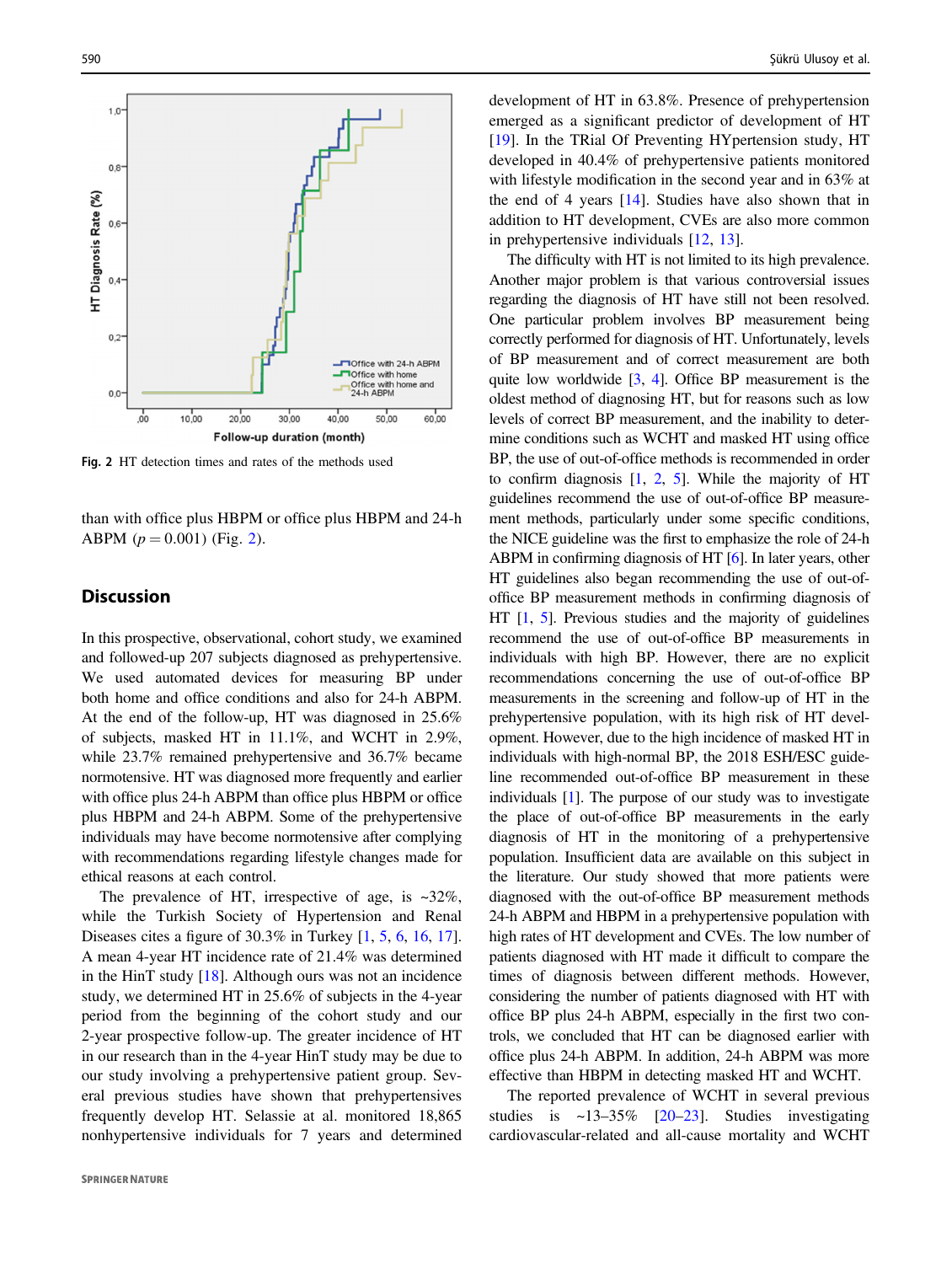<span id="page-5-0"></span>have determined a minimal increase in mortality in patients with WCHT  $[24, 25]$  $[24, 25]$  $[24, 25]$ . The incidence of WCHT in our study was 2.9%. This figure being lower than those in other studies may be due to the higher number of office BP measurements in our study  $[20-23]$  $[20-23]$  $[20-23]$  $[20-23]$ . The majority of studies determining the prevalence of WCHT have been performed using the average of two consecutive office BP measurements, while in our study five measurements were performed at 1-min intervals at every visit, with the first measurement being discarded and the average of the remaining values being recorded.

The reported prevalence of masked HT in population studies is  $10-26\%$  [[21,](#page-6-0) [26,](#page-6-0) [27\]](#page-6-0). The rate in our study was 11.1%, which is compatible with the previous literature. In contrast to WCHT, there are studies showing that masked HT causes an increased cardiovascular risk as high as that in sustained HT [[24,](#page-6-0) [26](#page-6-0), [28\]](#page-6-0). We determined a not inconsiderable rate of masked HT with 24-h ABPM. We conclude that 24-h ABPM is more effective in this population with a high risk of developing HT and of CVEs.

There are a number of limitations to our prospective observational cohort study. One is that only office BP measurement was performed at the beginning of the cohort. However, one strength of our study is that we continued to perform all three measurements 4–6 times over the last 2 years. The patient number of 207 in the cohort initiated among a wide population derives from our selection of a prehypertensive population and in particular to the low number of patients willing to have 24-h ABPM performed 4–6 times. The low number of patients diagnosed with HT prevented us from performing various analyses and reduced the significance of some findings that might otherwise have been more significant.

In conclusion, this prospective observational cohort study demonstrates the role of out-of-office BP measurements in confirming diagnosis of HT in the prehypertensive group, a subject on which sufficient data are lacking. Our findings show that more HT was detected with 24-h ABPM in the screening and follow-up of HT in this high-risk population. In addition, we observed that ABPM is more useful than home measurement in the diagnosis of masked HT, another important problem. We think that other studies performed in the light of our research will further strengthen the place of 24-h ABPM in the diagnosis of HT in the prehypertensive group.

## Summary table

## What is known about topic

The diagnosis and treatment of HT depends on accurate BP measurement.

- Office BP is the most commonly employed BP measurement technique.
- The disadvantages of diagnosing HT solely in the office setting include measurement errors, the limited number of measurements that can be conveniently taken, and the confounding risk for isolated clinic HT.
- Almost all HT guidelines therefore state that diagnosis of HT with repeated office BP measurements, or out-ofoffice BP measurements (HBPM or 24-h ABPM) should be confirmed.
- In addition, there is no explicit information and advice concerning the use of out-of-office BP measurement in the screening and follow-up of HT in patients with optimal and prehypertensive BP values.

#### What this study adds

- Our prospective observational study evaluated the usefulness of out-of-office BP measurements in confirming diagnosis of HT in prehypertensive patients.
- We showed that 24-h ABPM detected HT earlier and more frequently in this high-risk population.

Acknowledgements This study was supported by the Turkish Society of Hypertension and Renal Diseases.

# Compliance with ethical standards

Conflict of interest The authors declare that they have no conflict of interest.

Publisher's note Springer Nature remains neutral with regard to jurisdictional claims in published maps and institutional affiliations.

Open Access This article is licensed under a Creative Commons Attribution 4.0 International License, which permits use, sharing, adaptation, distribution and reproduction in any medium or format, as long as you give appropriate credit to the original author(s) and the source, provide a link to the Creative Commons license, and indicate if changes were made. The images or other third party material in this article are included in the article's Creative Commons license, unless indicated otherwise in a credit line to the material. If material is not included in the article's Creative Commons license and your intended use is not permitted by statutory regulation or exceeds the permitted use, you will need to obtain permission directly from the copyright holder. To view a copy of this license, visit [http://creativecommons.](http://creativecommons.org/licenses/by/4.0/) [org/licenses/by/4.0/](http://creativecommons.org/licenses/by/4.0/).

# References

1. Williams B, Mancia G, Spiering W, Agabiti Rosei E, Azizi M, Burnier M, et al. Authors/Task Force Members: 2018 ESC/ESH guidelines for the management of arterial hypertension: the task force for the management of arterial hypertension of the European